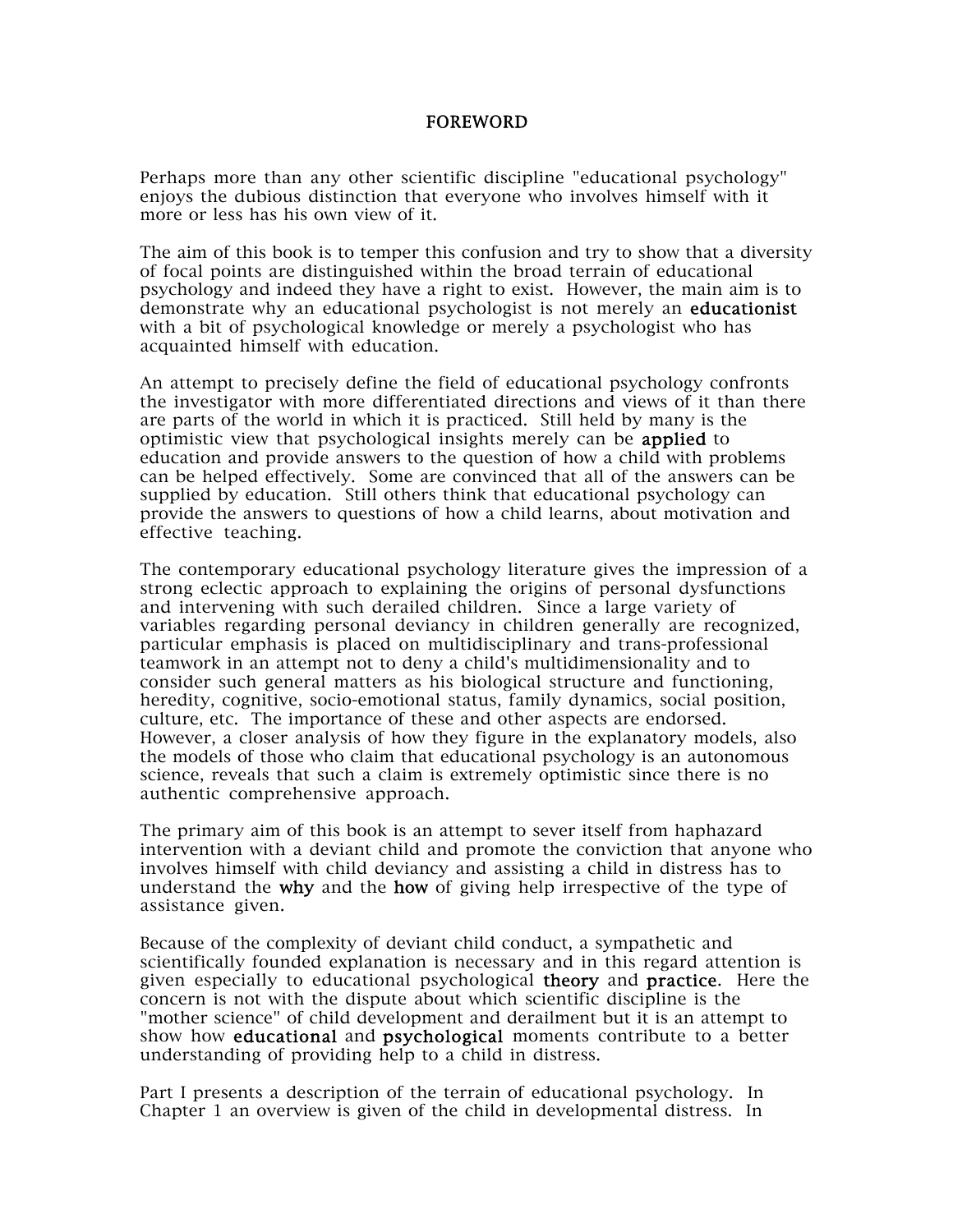Chapter 2 attention is given to diverse theories in educational psychology. Chapter 3 is concentrated on the development of a child, as such, and in Chapter 4 the focus is on the restrained child. Chapter 5 is an attempt to establish an accountable educational psychological model for explaining child deviancy. In Chapter 6, guidelines are provided for designing and setting up an accountable educational psychological practice.

Part II treats the identification, evaluation and diagnosis of a child with emotional and behavior problems. In Chapter 7 the different components of diagnosis are concentrated on, namely, the state of affective development, the role of the parent/teacher in disharmonious educating and the educator's as well as the child's possible role in this in terms of dysfunctional educative activities. There also is a focus on diagnostic media (tests). In Chapter 8 different forms of restraint or types of behavior deviations are discussed in terms of the characteristic qualities of each.

In Part III attention is directed to pedotherapy and parental guidance as educational psychological intervention regarding the behaviorally restrained child. Chapter 9 is devoted to a synoptic theoretical grounding where the emphasis is placed, on the one hand, on the essential nature of helping a child pedagogically and in which pedotherapy is differentiated from ordinary psychotherapy with children; on the other hand, the highly structured nature of pedotherapy is explained. Clear guidelines for establishing pedotherapeutic practice are indicated, especially with regard to preparing helping strategies in general, but in particular also for individual sessions. In Chapter 10 there is reflection from an educational psychology perspective on some popular techniques for providing help.

In Part IV learning problems are dealt with. In Chapter 11 the orthodidactic terrain of educational psychology is discussed, namely, disharmonious dynamics of teaching and matters related to this. Chapter 12 is a discussion of the origins of learning problems with special reference to the role of the deficient actualization of learning. In Chapter 13 there is reflection on symptomatology and special attention is given to the disharmonious actualization of becoming and to deficient learning outcomes. The practice of orthodidactic diagnosis is raised in Chapter 14, and this part is closed with Chapter 15 in which the practice of orthodidactic assistance is discussed and illustrated.

In Part V (Chapter 16) some forms of child handicaps are examined.

In Part  $VI^*$  the vocational orientation task of educational psychology is discussed. In Chapter 17, the foundation of the practice of vocational orientation is discussed. Chapter 18 contains the design of group and individual personal exploration programs in vocational orientation, and Chapter 19 provides guidelines for establishing a program of vocational exploration. In Chapter 20 the matter of [pedo]therapy in vocational orientation is discussed and illustrated.

Part VII<sup>\*</sup> focuses on professional ethics. Chapter 21 offers an exposition of the fundamental principles of professional ethics. The conditions that an occupation has to fulfill to qualify as a full-fledged profession are clarified. Statutory professional codes of behavior are related to the ethical principles